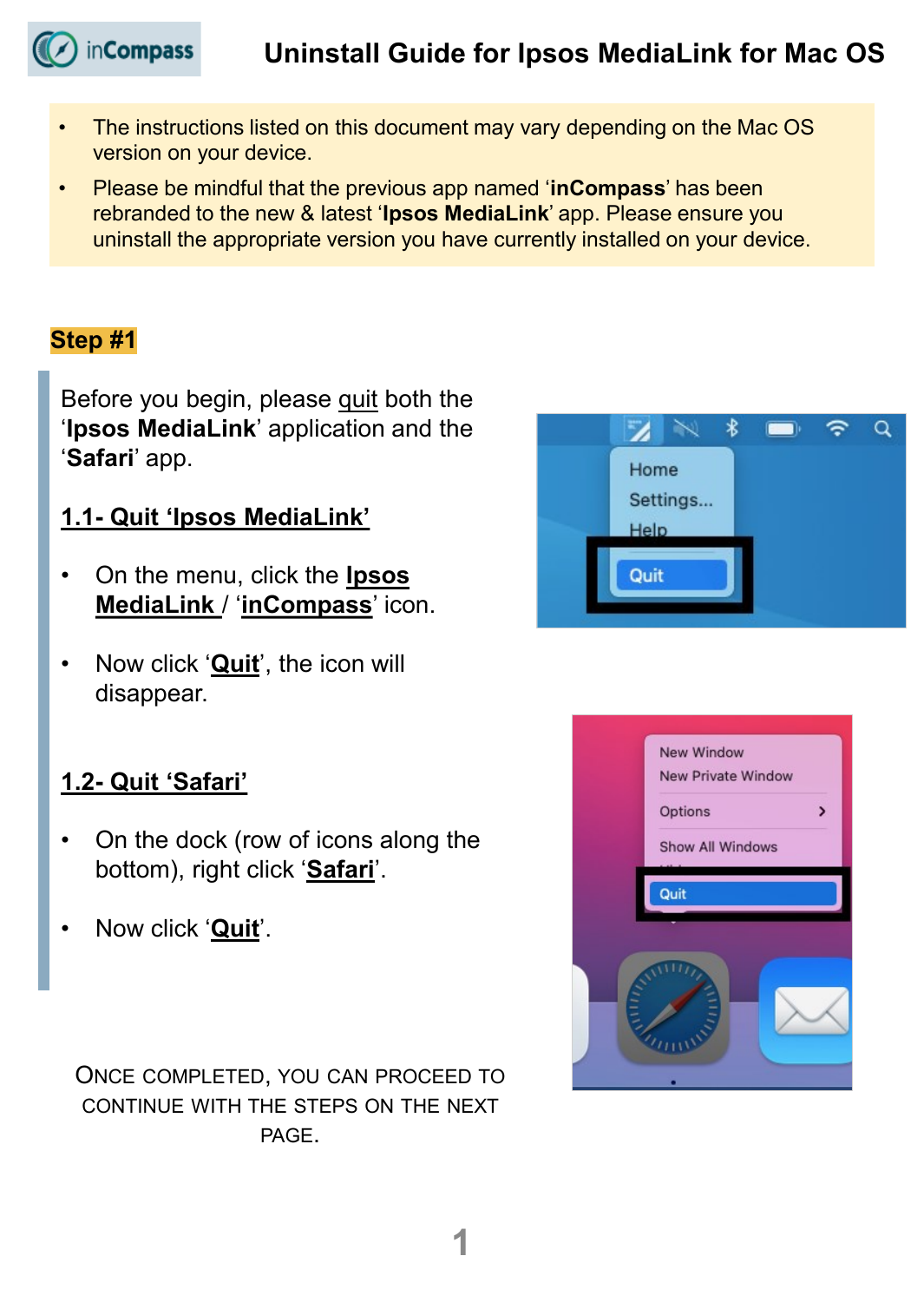

# **Uninstall Guide for Ipsos MediaLink for Mac OS**

### **Step #2**

- On your dock, please open the '**Finder**' application.  $rac{1}{\sqrt{100}}$   $\sqrt{100}$ 凸  $3<sup>1</sup>$  $\langle \rangle$  Applications 品 ☆  $\odot$   $\sim$  $\Omega$  $\bullet$ New Folder Favourites AirDrop Open 1 Aa Show Package Contents 4 Move to Bir A Applications Chess Contacts Dictionary Desktop Get Info Rename (4) Downloads  $AA$  $\bigcirc$ **Compress "Ipsos MediaLink"**  $A$  $a$ iCloud Duplicate C iCloud Drive Firefox Font Book Google Chrome Make Alias Home  $\Box$  Desktop Quick Look Documents Copy 83  $\overline{2}$ 0000000 Locations **B** Network Tags... sos MediaLink Launchpad Mail Maps V Use Groups Group By ...T  $\blacktriangledown$
- **1** On the side menu, please select '**Applications**'
- **2** Click once to select '**Ipsos MediaLink**' / '**inCompass**'
- **3** Click once on the **menu button** (*three dots or cogwheel icon*)
- **4** Click '**Move to Bin**'



Now please open your '**Bin**' / '**Trash**'



**5** - Now you can click '**Empty**' and click '**Empty Bin**'

(this will erase **ALL** contents in your bin including 'Ipsos MediaLink' / 'inCompass'.

PLEASE CONTINUE ONTO THE NEXT PAGE TO **REMOVE** YOUR BROWSER EXTENSIONS.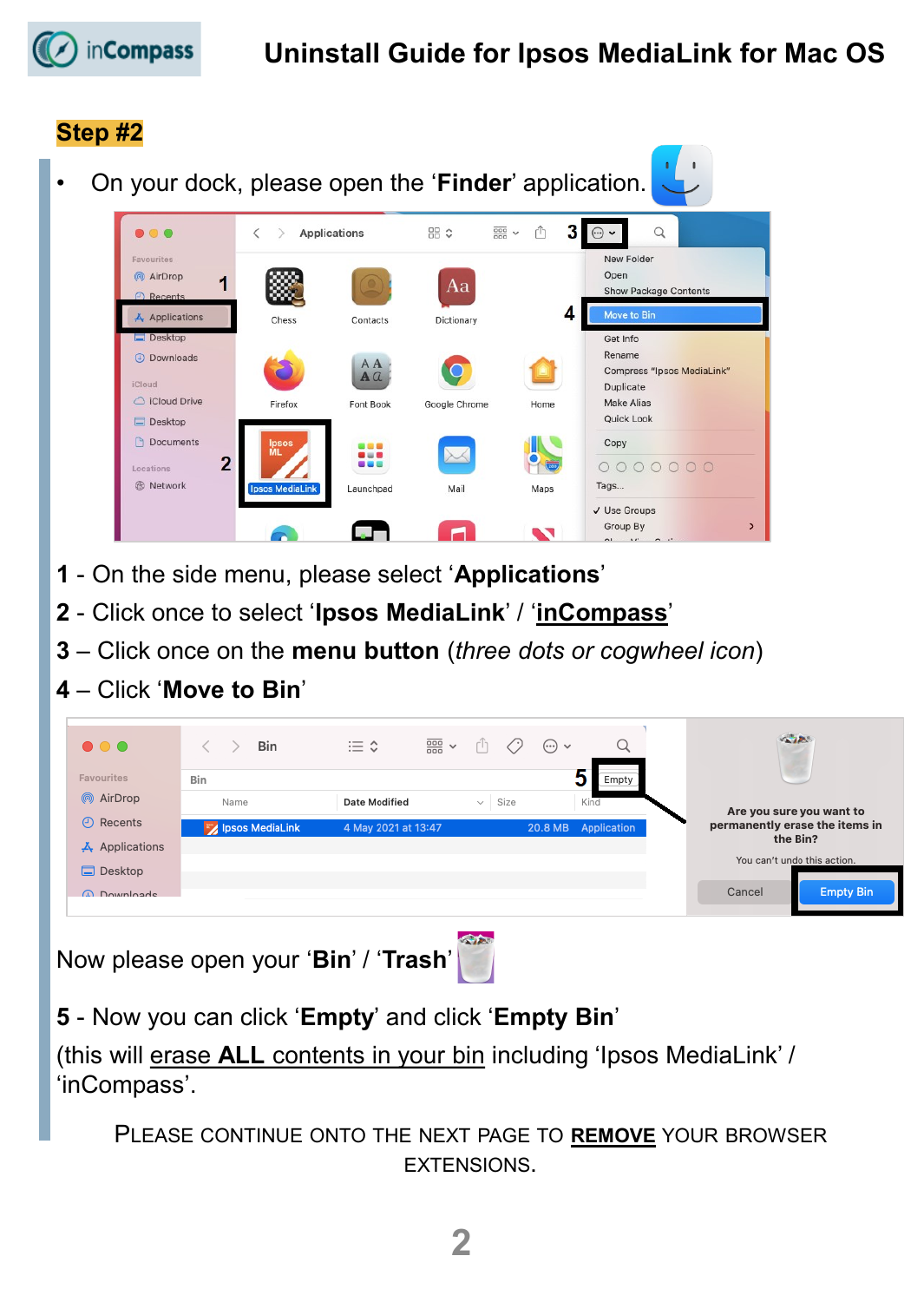

Please make sure to remove the extensions manually on your internet browsers using the method below (applicable for Chrome / Firefox / Edge)

**For Safari Browser**



This will be removed automatically when our Ipsos MediaLink / inCompass app is uninstalled.

### **For Google Chrome**

• Open Google Chrome

|                    | Extensions                          |                                                 |  |
|--------------------|-------------------------------------|-------------------------------------------------|--|
|                    | <b>Full access</b><br>on this site. | These extensions can see and change information |  |
| 57                 |                                     | Ipsos MediaLink                                 |  |
| n                  | Mar                                 | Ipsos MediaLink                                 |  |
|                    |                                     | This can read and change site data              |  |
|                    |                                     | Options                                         |  |
| Remove from Chrome |                                     |                                                 |  |
|                    |                                     | Unpin                                           |  |
|                    |                                     | Manage Extensions                               |  |

- 1. Click on the '**Extensions**' icon on the right of the address bar
- 2. For '**Ipsos MediaLink**' / '**inCompass**', click '**More actions**'
- 3. Click '**Remove from Chrome**'

中田 山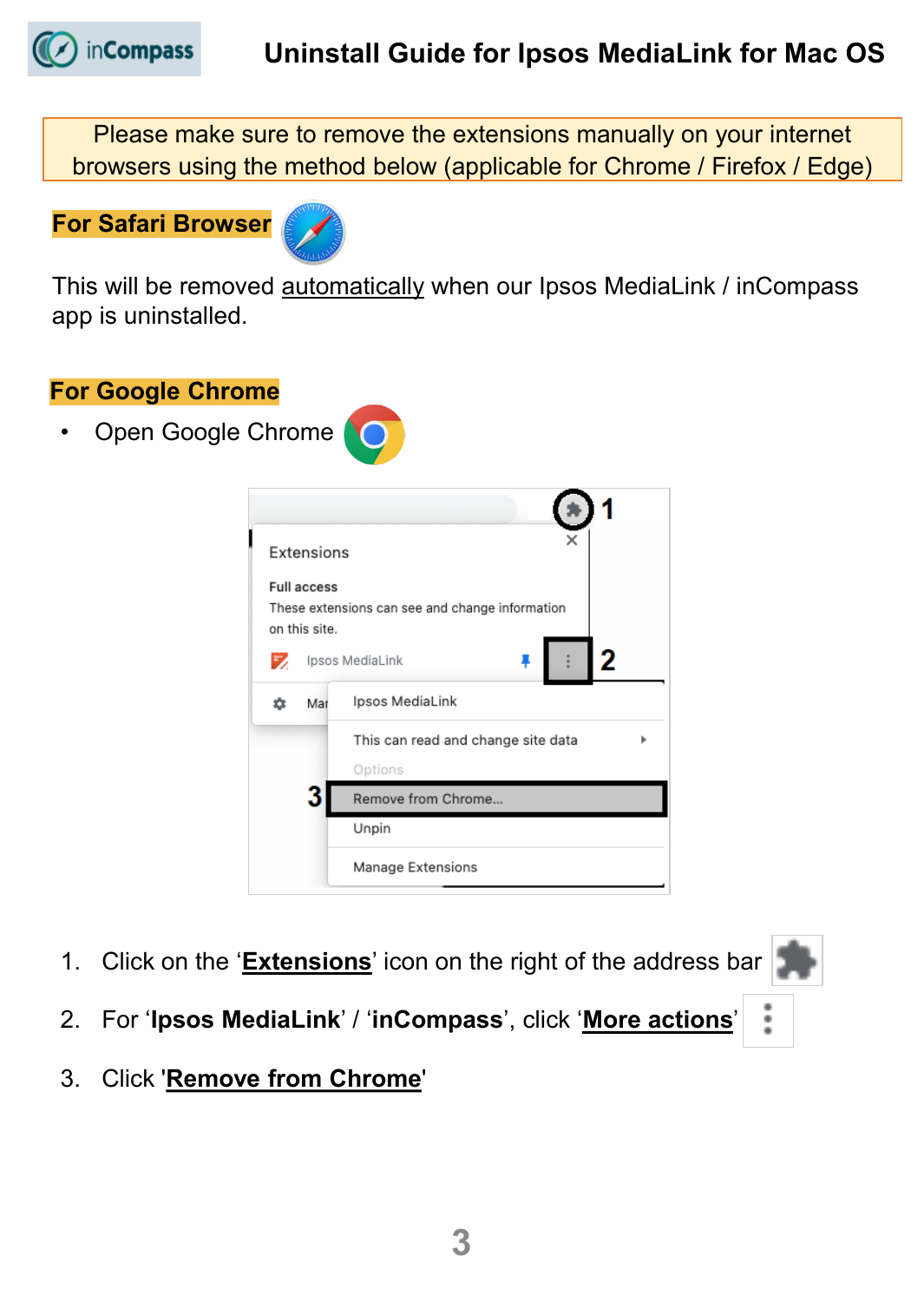

#### **For Mozilla Firefox**

• Open Mozilla Firefox



- Click the **MENU** button (right of the address bar)
- Click '**Add-ons and Themes**'
- On the side menu, click '**Extensions**'
- For '**Ipsos MediaLink**' / '**inCompass**' click the options button
- Finally click '**Remove**'

|  |                                  |      | 帀       | ×            |
|--|----------------------------------|------|---------|--------------|
|  |                                  |      | IN EI © |              |
|  | Sign in to Firefox               |      |         | >            |
|  | <b>UIL Protections Dashboard</b> |      |         |              |
|  | 日 New Window                     |      |         | $Ctrl + N$   |
|  | <b>CO</b> New Private Window     |      |         | Ctrl+Shift+P |
|  | Restore Previous Session         |      |         |              |
|  | Zoom                             | 100% | ┿       | ↙            |
|  | Edit                             | x    |         | ô            |
|  | II\ Library                      |      |         | >            |
|  | <b>-O</b> Logins and Passwords   |      |         |              |
|  | Add-ons and Themes               |      |         | Ctrl+Shift+A |
|  | X Options                        |      |         |              |
|  | Customise Toolbar                |      |         |              |
|  | Open File                        |      |         | $Ctrl + O$   |

|                                          | Search addons.mozilla.org<br>Find more add-ons |                         |
|------------------------------------------|------------------------------------------------|-------------------------|
| $\mathbf{\ddot{\times}}$ Recommendations | Manage Your Extensions                         | $\mathbf{\dot{\alpha}}$ |
| $\bullet$ Extensions                     | Enabled                                        |                         |
| Themes<br>$\boldsymbol{\checkmark}$      | <b>Ipsos MediaLink</b><br>$\mathbb{R}^n$       | $\cdots$                |
| Plugins                                  |                                                | Û<br>Remove             |
|                                          |                                                | <b>A</b> Report         |
|                                          | <b>Recommended Extensions</b>                  | Manage                  |
|                                          |                                                |                         |